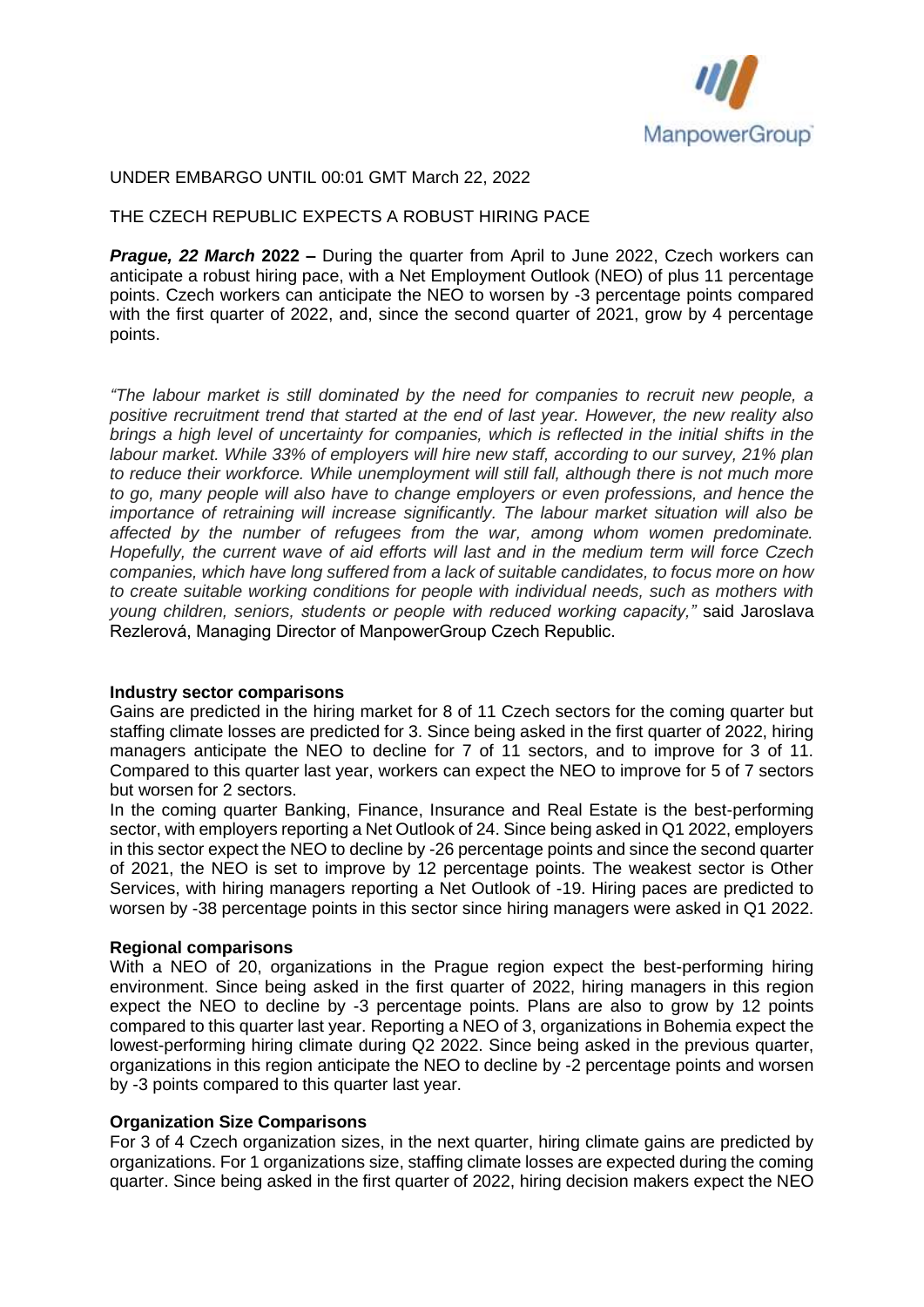

to decline for 3 of 4 organization sizes compared to the first quarter of 2022. Staffing environment plans improve for 1 of 4 organization sizes compared with the first quarter of 2022. Compared to Q2 2021, Czech job hunters can expect the NEO to improve for 3 of 4 organization sizes. Forecasts to decline for 1 of 4 organization sizes since organizations were asked in the second quarter of 2021.

Hiring managers are expecting a NEO of 22 in organizations with 250+ employees for the coming quarter, making it the organization size with the most competitive expected job market. Since being asked in the last quarter, hiring managers in these types of organizations anticipate the NEO to grow by 4 percentage points and improve by 4 points compared to the second quarter of 2021. Reporting a NEO of -4, employers in organizations with less than 10 employees expect the lowest-performing staffing environment during the second quarter of 2022. Compared to Q1 2022, these organization size's job hunters can plan for the NEO to decline by -17 percentage points and anticipate the outlook to decline by -10 points compared to Q2 2021.

## **Global Overview**

ManpowerGroup surveyed a total of 41,379 employers in 40 countries and territories to measure employer hiring intentions for the second quarter of 2022. Interviewing was carried out during the ongoing recovery from the COVID-19 pandemic. The survey findings for the April to June 2022 period are likely to reflect the impact of the ongoing economic disruption in some countries.

Employers around the world are still expecting to grow payrolls, although there is less of an expectation than there was last quarter.

Based on seasonally adjusted analysis\*, employers surveyed in almost all countries and territories expect to grow payrolls in the upcoming quarter. Only employers in Greece expect to see a small decrease in payrolls.

The strongest hiring plans for the next three months are reported in Brazil, Sweden, India, Mexico, and Colombia. The weakest hiring sentiment is reported in Greece, Poland, Japan, Taiwan, and Romania.

Hiring sentiment strengthens in 6 of the 40 countries and territories compared to the previous quarter. Singapore and South Africa see the biggest growth in expectations. Hiring sentiment weakens in 33 of the 40, especially Romania, Argentina, and Turkey. In Belgium hiring sentiment remained at 34 points since last quarter.

In a year-over-year comparison, Outlooks improve in 36 countries and territories but weaken in 4 (Taiwan, Greece, Romania, and Poland).

The next ManpowerGroup Employment Outlook Survey featuring the forecast for the 3Q 2022 period will be published on 14 June 2022.

#### **For additional information, please contact: Jiří HALBRŠTÁT**, email: **jiri.halbrstat@manpowergroup.cz**

#### **Note to Editors**

Commentary is based on seasonally adjusted data where available. Full survey results for each of the 40 countries and territories included in this quarter's survey, plus regional and global comparisons, can be found in the ManpowerGroup Press Room at [www.manpowergroup.com/meos.](http://www.manpowergroup.com/meos) In addition, all tables and graphs from the full report are available to be downloaded for use in publication or broadcast from the ManpowerGroup Web site at:<http://www.manpowergroup.com/press/meos.cfm>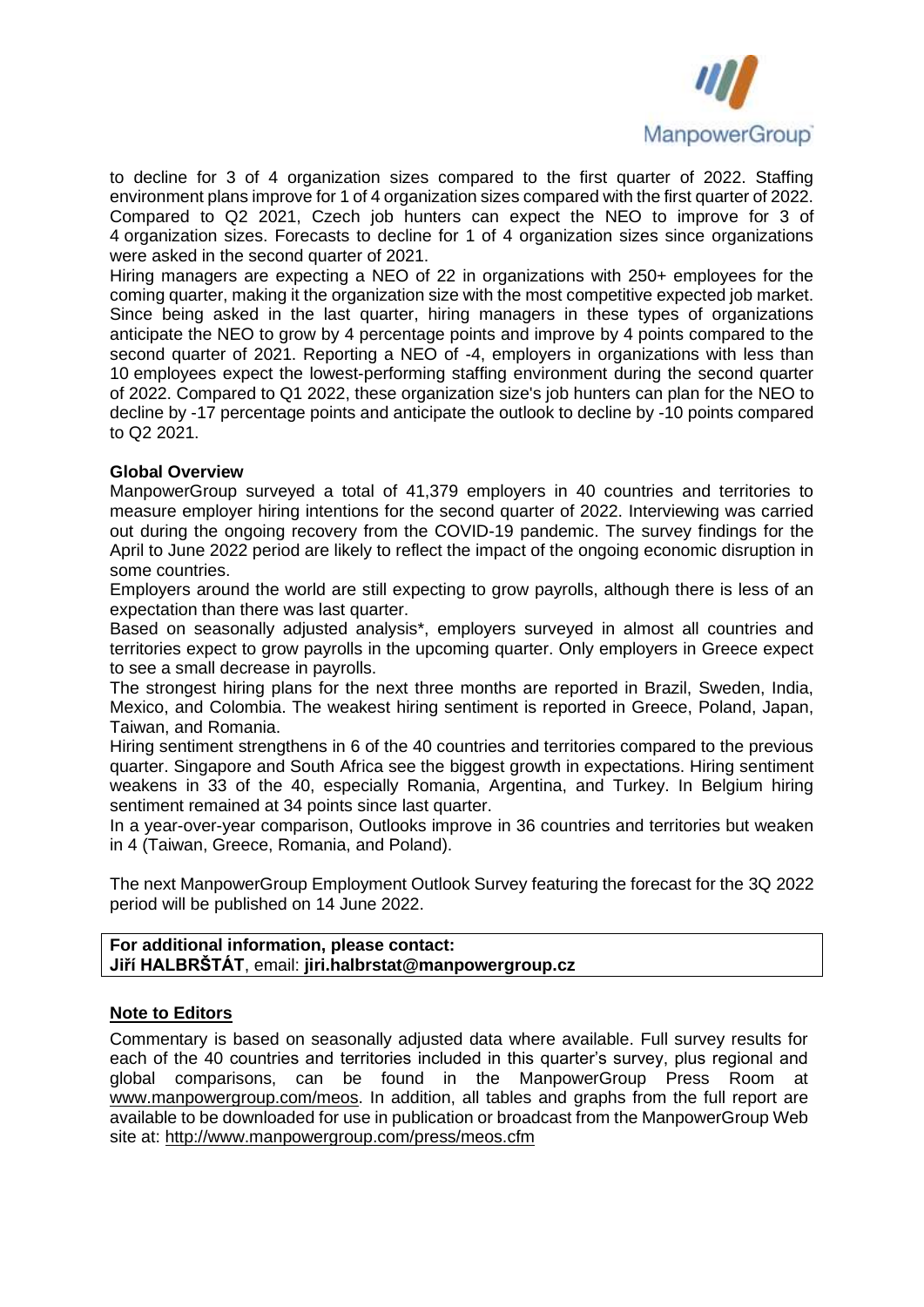

ManpowerGroup has also released its ManpowerGroup Employment Outlook Survey Explorer tool, a new interactive way to examine and compare its data. The tool can be viewed at http://www.manpowergroupsolutions.com/DataExplorer/

This survey is conducted quarterly to measure employers' intentions to increase or decrease the number of employees in their workforce during the next quarter. The Czech Republic is one of 40 countries and territories participating in the quarterly measurement of employer hiring intentions. The survey for Quarter 2 2022 was conducted by interviewing a representative sample of 515 employers in the Czech Republic and asking the same question: "How do you anticipate total employment at your location to change in the three months to the end of June 2022 as compared to the current quarter?"

The global ManpowerGroup Employment Outlook Survey has been running for 60 years, and uses a validated methodology in accordance with the highest standards in market research. This survey helps to identify the hiring intentions of both regional and industry sector employers, and facilitates preparation for labor market pressures.

# **About the Survey**

The Employment Outlook Survey – conducted in October 2021 – is the most comprehensive, forward-looking employment survey of its kind, used globally as a key economic indicator. The Net Employment Outlook is derived by taking the percentage of employers anticipating an increase in hiring activity and subtracting from this the percentage of employers expecting a decrease in hiring activity.

# **About ManpowerGroup™**

ManpowerGroup® (NYSE: MAN), the leading global workforce solutions company, helps organizations transform in a fast-changing world of work by sourcing, assessing, developing and managing the talent that enables them to win. We develop innovative solutions for hundreds of thousands of organizations every year, providing them with skilled talent while finding meaningful, sustainable employment for millions of people across a wide range of industries and skills. Our expert family of brands – Manpower, Experis and Talent Solutions – creates substantially more value for candidates and clients across more than 75 countries and territories and has done so for over 70 years. We are recognized consistently for our diversity - as a best place to work for Women, Inclusion, Equality and Disability and in 2022 ManpowerGroup was named one of the World's Most Ethical Companies for the 13th year all confirming our position as the brand of choice for in-demand talent.

Gain access to ManpowerGroup's extensive thought leadership papers, annual Talent Shortage surveys and the ManpowerGroup Employment Outlook Survey, one of the most trusted indices of employment activity in the world, via the ManpowerGroup World of Work Insight iPad application. This thought leadership app explores the challenges faced by employers navigating the changing world of work and provides in-depth commentary, analysis, insight and advice on strategies for success.

Enter the Human Age at: [www.manpowergroup.com/humanage](http://www.manpowergroup.com/humanage)

#### **About ManpowerGroup Czech Republic**

Through a network of over 35 offices, we provide staff (nearly 12,000) for around 1,200 clients. With employment opportunities in the public and private sector, on both a permanent and temporary basis, we make it easy for people to find employment and for companies to find staff with the skills they need. Solutions include permanent and temporary positions, holiday,